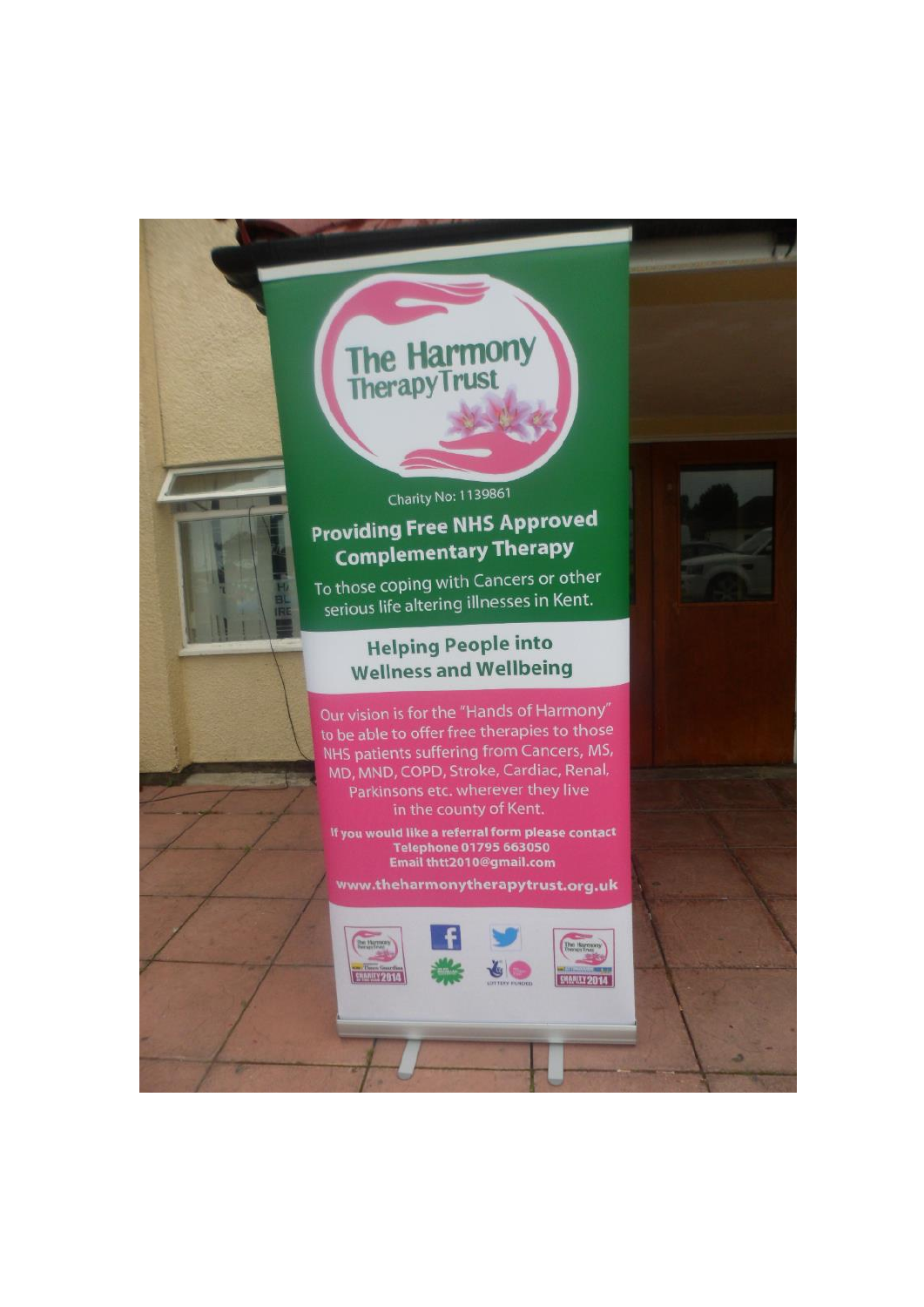Thank goodness the "silly season" is over !!

Welcome to our September newsletter.

If you hadn't already guessed we are now the proud owners of 2 beautiful rolla banners, designed by secsignworks, of Faversham, I think you will agree they are very modern and eye-catching. They have been "out and about" at various events. We are still hoping to find someone who could print our brochures to match, either through sponsorship or undertaking the printing.

The event at Tankerton slopes was a bit disappointing, the weather wasn't very kind to us and people kept their "hands in their pockets", but we were still spreading the "Hands of Harmony", giving out information, taster sessions and talked to lots of people. It was a new venture for us and we will continue to attend as many events as we "ladies of a cerain age" are able to.

The rolla banners also attended the Big B event, hosted by the Associated Sheppey Bikers. The weather was kindish to us and on behalf of the Trust I would like to say a huge thank you to Cathy Ashby-Clark for organising this event, which raised an amazing £250. Cathy did manage to stay on the "Bucking Bronco" for a very long time, Sheppey FM for providing all that loud rock music ! Layzells for allowing their premises to be used, The Bikers who turned up - All those men on bikes - Phew !!! and to everyone who supported this amazing event.

The lovely people at the Wire Belt Company, in Sittingbourne are continuing to fund raise. Holding a summer raffle, held at the same time as they celebrated with their employers KEIBA (Kent Excellence in Business Award) Manufacturing Business of the Year Award. This raised £155, which will go into the pot and added to other events they plan to hold throughout the year. Huge congratulations on winning KEIBA.

Another huge boost to The Trust's funds, Vi Cowie as one of our supporters, her husband, friends and club members of Milton Regis Conservative Club held a fund raising day a few months ago, with raffles, BBQ, (which was amazing) etc, they raised a staggering £1000 for the Trust, the Oliver Fisher Trust also received a similar amount. Thank you so much to everyone who attended this event, and to the people who worked so hard to make this a huge success. This will mean 10 more people can be helped into "wellness and wellbeing".

More exciting news - We have been selected by the judges of the Swale Business Awards 2015 as one of the contenders for a new Contribution to the Community Award. Another first for the trust. We will be attending a Gala evening on 9th October, when all the finalists and their teams will get together to celebrate excellence in business in Swale. A new outfit will certainly be on the menu !!!

#### **DATES FOR YOUR DAIRIES**

**6th September** - The Queen's High Tea which is being held in The Harmony Community Garden, 33 Victoria Street, Sheerness, ME12 1YA. 1-4 pm. Celebrate with us as Her Majesty Queen Elizabeth II becomes the longest reigning British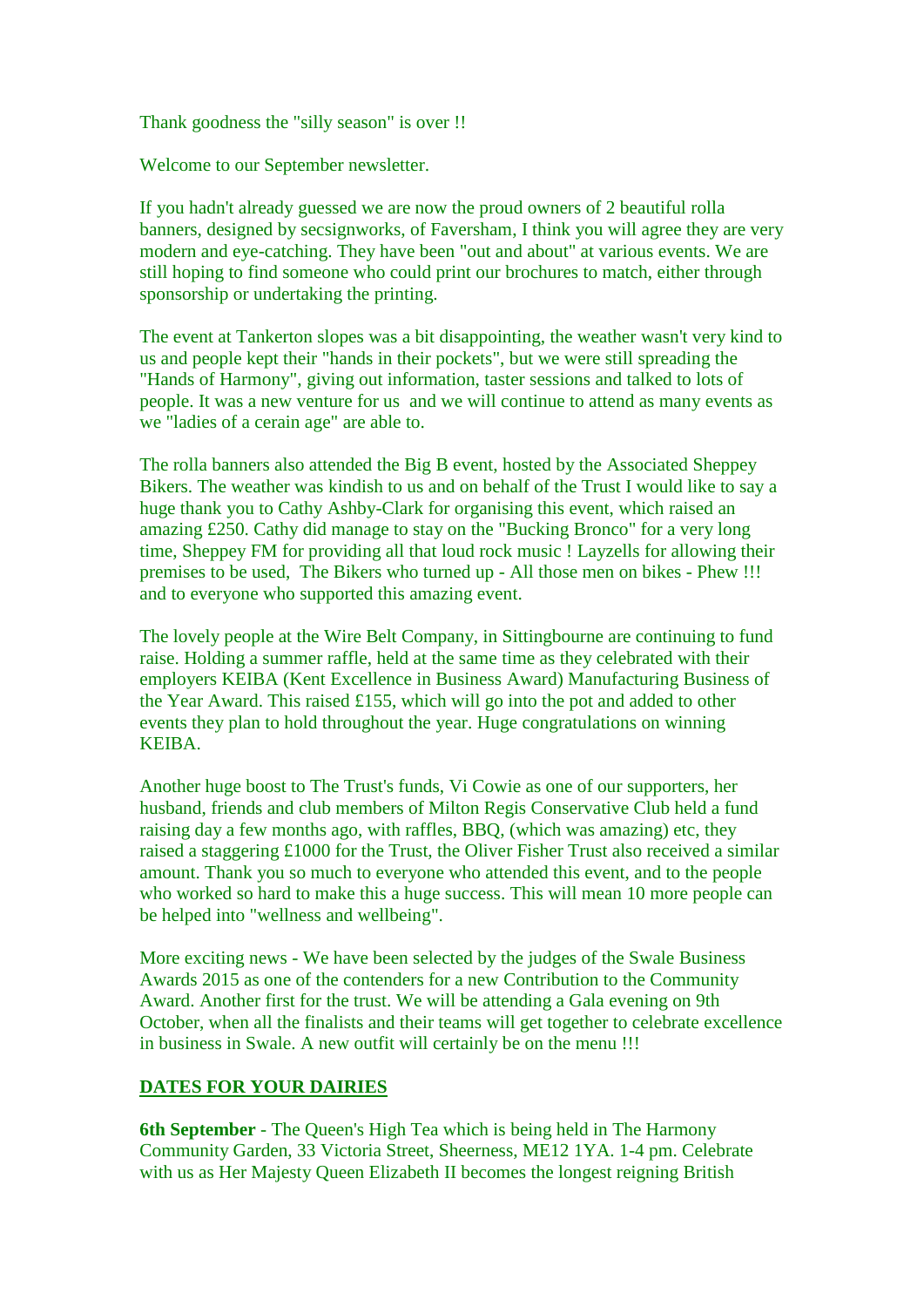Monarch.

1950's costume optional. Raffle, Happiness kits and other items to purchase. Donate coins from any year of the Queen's reign to help us create a Coin Timeline. To book your place please contact me. Only £5.00 for the best High Tea in Town.

**15th October** - We still have places available for the talk/workshop being organised, including The Lymphatics, Lymphoedema primary and secondary, Lipeodema, Also treatments, Compression, Kinesiataping, Pumps, MLD, Low laser light therapy tomorrow's technology today. This will be a very interesting workshop. For more information or to book your place please contact me or Rita at ritahencq\_couzins@hotmail.com.

**17th October** - Don't forget the "We have a Dream" showcase, headlined by Britain's Got Talent Stars. A fantastic evening organised by Ben K. Wallis at the Woodlands Club, Basildon, Essex. Tickets ONLY £10. For further information or to book your ticket please contact Ben K. Wallis on Facebook, or telephone 07718 663586. Ben and his team have worked incredibly hard putting this showcase together, with all the proceeds coming to the Trust.

### **VOLUNTEERING**

We are always looking for more volunteers to help us with various aspects of the Trust. When I first walked into the office of The Harmony Therapy Trust, it was at a time when my confidence, self esteem etc was at an "all time low". I had no idea how it would change my life. I had never been involved in Charity work and wasn't even sure if I could "do this" But with lots of encouragement, lots of mistakes, gradually my self esteem and confidence started growing.

The wonderful people at Harmony saw something in me that I couldn't see myself. I never thought I would be doing what I am doing now - To be doing work for no payment in the beginning, but the rewards are so much more than money!! I have met some truly wonderful people on this journey, I have been humbled, I have laughed and cried with so many, I have met the most special of people, the client-patients who are so grateful, even though they are dealing with life-altering challenges, the therapists who help these people into "wellness and wellbeing" for such little monetary reward, who have become friends, All our amazing supporters who fund raise for us, which, without these people Harmony wouldn't be able to go from strength to strength and become Kent's fastest growing charity. Two people who have truly become very special, dear friends, we support each other through the good times, and the difficult times, who work together as a "team".

What an fantastic journey I am on. Volunteering is so much more than "just doing a job" It takes you beyond your limits and beyond your wildest dreams So if you want a job with no monetary value, but with amazing rewards please join us and be "surprised" at what you can actually achieve.

#### **And finally -**

If anyone has any doubts about the "power" of holistic therapies I would like you to